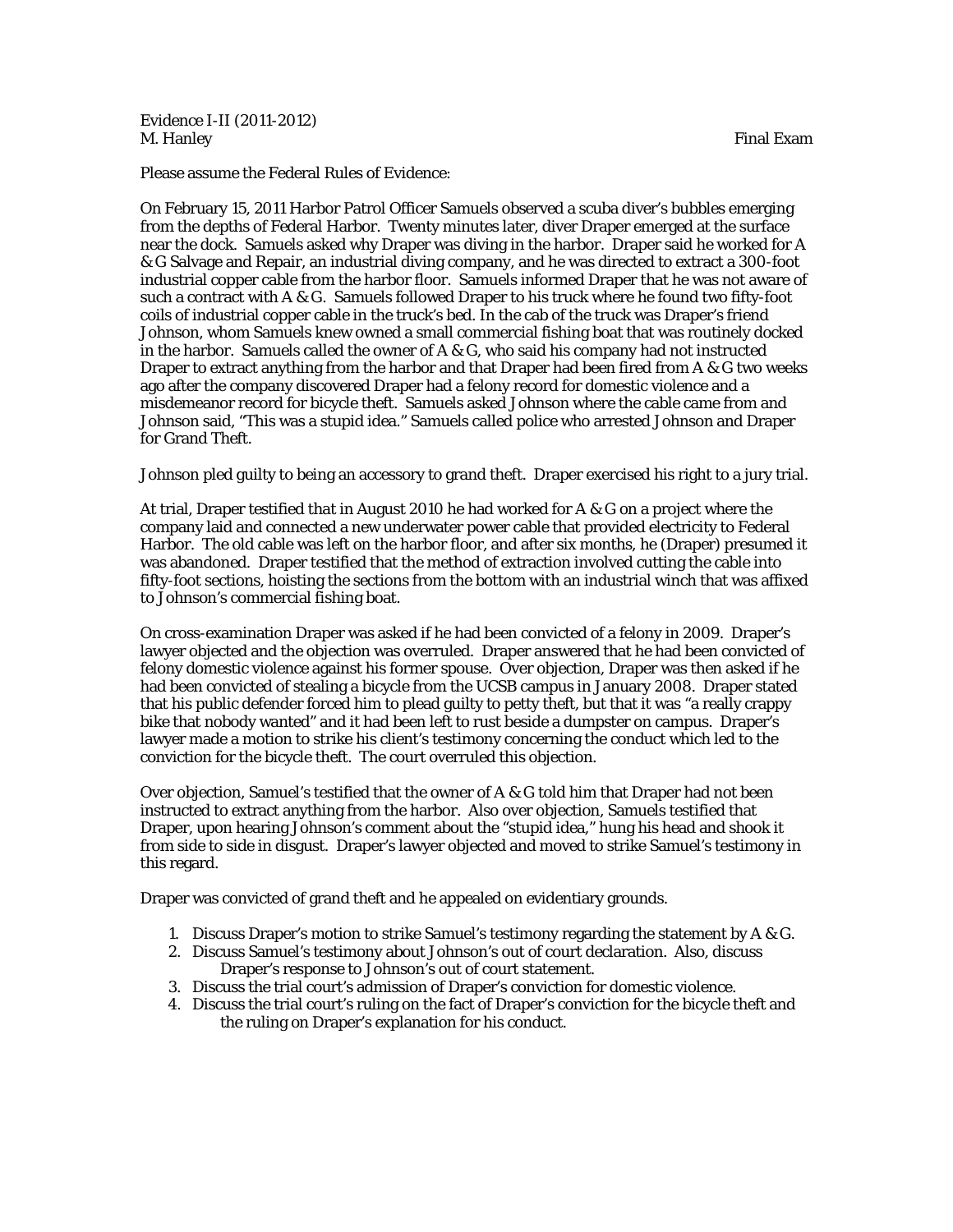## Answers:

- 1. A & G Statement re. "not directed to extract from harbor": Hearsay, AG's statement offered to show that D was not directed to extract. Not a prior inconsistent statement b/c it was not made by Draper. (Arguably Testimonial Hearsay even though over phone -- coming from law enforcement in effort to elicit information concerning prosecution; counter argument is statement in curse of investigation to verify D's statements, thus not testimonial.
- 2. Johnson's Statement:
	- a. Not Hearsay, offered to show state of mind/consciousness of guilty
		- i. "in disgust" lacks personal knowledge/speculative
	- b. Draper's response (silence) as adoptive admission
		- i. Ambiguity of meaning and/or context of remaining silent in criminal case.
- 3. Felony Conviction: generally admissible to impeach
	- a. Not *crimen falsi* as does not suggest character for untruthfulness
	- b.  $609(a)(1)(B)$  objection should have been sustained as probative value does not outweigh prejudicial effect. (Special balancing test)
- 4. Misdemeanor Conviction: *Crimen Falsi* and thus probative of character for untruthfulness, admissible to impeach, no balancing if crimen falsi. Note: Students can successfully argue not crimine falsi under Ninth Circuit robbery case, not really involving deception or false statements.
	- a. Fact of conviction is relevant to impeachment and probative of veracity, not too remote thus admissible.
	- b. Must be admitted under  $609(a)(2)$  unless successful argument that petty theft is not crimen falsi, as in ninth Circuit robbery case.
	- c. Did D open the door to character evidence? Only reputation and opinion evidence under FRE in this regard.
	- d. Draper's lawyer makes motion to strike form of question and explanation per 404(a).
		- i. D's testimony is admissible under 404(b) to show knowledge and absence of mistake (note that D is claiming the bike was abandoned, just like the copper cable.)